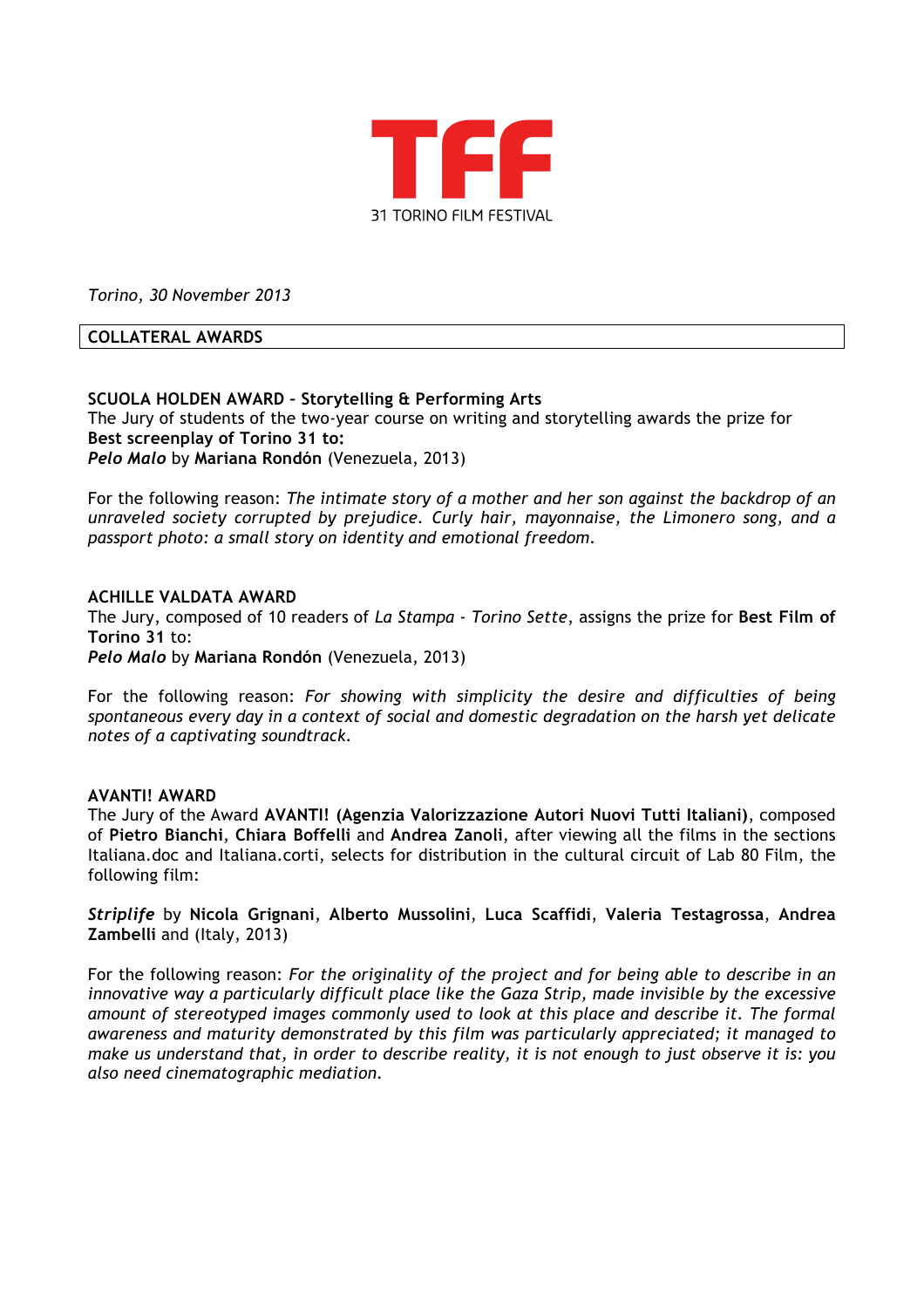## **UCCA – VENTI CITTÀ AWARD**

The national Jury of **UCCA (Unione Circoli Cinematografici Arci)** is composed of **Greta Barbolini**, **Paola Scarnati**, **Mauro Brondi** and **Chiara Quartero**. The prize consists in the distribution of the winner selected from the Italiana.doc competition in at least twenty cities, in the clubs and screening rooms affiliated to UCCA. The winner is:

## *El lugar de las fresas* by **Maite Vitoria Daneris** (Italy/Spain, 2013)

For the following reason: *For its ability in telling the little and yet great story of an Italian-Spanish-Moroccan friendship with the right distance, with sincerity, fortuity, and skillful composition. The author's gaze embraces different generations and cultures, tied together by the common value of working the soil, a common ground where to meet, share and support.* 

Moreover, the Jury also awards a special mention, proposing for distribution in the national UCCA circuit, to:

### *Il segreto* by **cyop&kaf** (Italy, 2013)

For the following reason: *For its decisive, clear and passionate approach to a multifaceted reality of a real, intense, yet contradictory Naples, where the social condition of kids escapes any superficial label, triggering a careful and detailed reflection.*

## **GANDHI'S GLASSES AWARD**

(The award ceremony for Gandhi's Glasses will take place at **Cinema Lux 3, at 4:00 p.m**) The Jury from the Centro Studi Sereno Regis (Turin), composed of **Giordano Amato**, **Massimo Giovara**, **Vita Nolé**, **Carmen Riccato** and **Luciana Spina**, awards the prize **Gandhi's Glasses** to the film that best interprets Gandhi's world vision. The winner is:

### *L'image manquante – The Missing Picture* by **Rithy Panh** (France/Cambodia, 2013)

For the following reason: *After fifty years, the maturity and distance acquired allow the director to return to the excruciating experience of his childhood under the Cambodian dictatorship, charged with immense pain, yet cleansed of any thirst for revenge. The film narrates the violence without even being violent, in a work full of humanity, poetry, credible and touching, but never rhetorical. The awareness that the missing picture will never be found does not destroy the hope for a life free of oppression.*

*The Jury also awards a special mention to:*

### *El lugar de las fresas – by* **Maite Vitoria Daneris** (Italy/Spain, 2013)

For the following reason: *A Gandhian fairytale in Turin's reality, tied to a multiethnic social context: the largest market in Europe, Porta Palazzo. A meeting of authentic people, their humanity captured by the director with her delicate gaze, respectful and involved. A determined countrywoman and a young Moroccan looking for work and stability become the symbol of the possibility for solidarity and dialogue starting from different humanities.*

### *and to:*

## *Striplife* by **Nicola Grignani**, **Alberto Mussolini**, **Luca Scaffidi**, **Valeria Testagrossa** and **Andrea Zambelli** (Italy, 2013)

For the following reason: *A collective film with a strong coherence in terms of style and aims. The issue of the Israeli-Palestinian conflict handled in a non-violent and universal way through a choral story where everyday life becomes the engine for authentic actions that overcome the friend-foe distinction. A clear example of non-violent struggle through a daily reality of*